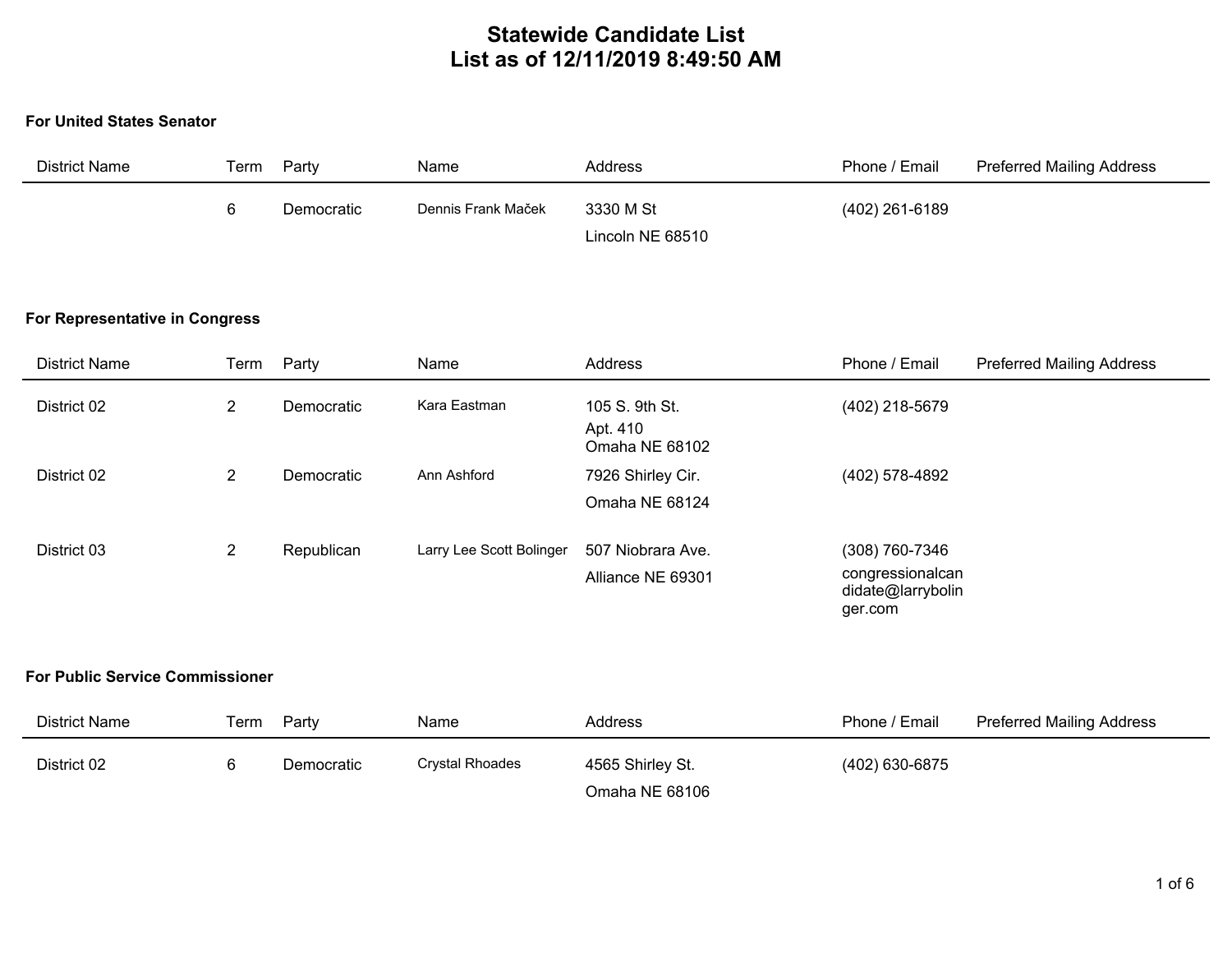## **For Member of the Legislature**

| <b>District Name</b> | Party<br>Term | Name             | <b>Address</b>     | Phone / Email                         | <b>Preferred Mailing Address</b> |
|----------------------|---------------|------------------|--------------------|---------------------------------------|----------------------------------|
| District 01          | 4             | Janet Palmtag    | 128 S. 42nd Rd.    | (402) 873-2249                        | 1010 Central Ave.                |
|                      |               |                  | Syracuse NE 68446  | palmtagfornebras<br>ka@gmail.com      | Nebraska City NE 68410           |
| District 01          | 4             | Dennis Schaardt  | 62348 717 Rd.      | (402) 239-6700                        |                                  |
|                      |               |                  | Steinauer NE 68441 | schaardt4legislatu<br>re@gmail.com    |                                  |
| District 11          | 4             | Dennis J. Womack | 2125 Spencer St.   | (402) 740-7156                        | P.O. Box 11431                   |
|                      |               |                  | Omaha NE 68110     | rogers-<br>womack@cox.net             | Omaha NE 68111                   |
| District 29          | 4             | A. Neal Clayburn | 7400 S. 36th St.   | (402) 432-2287                        |                                  |
|                      |               |                  | Lincoln NE 68516   | voteclayburn@gm<br>ail.com            |                                  |
| District 29          | 4             | Jennifer Carter  | 2906 Summit Blvd   | (402) 413-1238                        |                                  |
|                      |               |                  | Lincoln NE 68502   | jennifer@carterfor<br>legislature.com |                                  |
| District 49          | 4             | Jen Day          | 15708 Redwood St.  | (402) 214-7557                        |                                  |
|                      |               |                  | Omaha NE 68136     | jendayfornebraska<br>@gmail.com       |                                  |

## **Central Community College For Board of Governors**

| District Name | Party<br>Term | Name            | Address                             | Phone / Email    | <b>Preferred Mailing Address</b> |
|---------------|---------------|-----------------|-------------------------------------|------------------|----------------------------------|
| District 03   | 4             | Sandra Borden   | 400 La Barre St.<br>Gibbon NE 68840 | $(308)$ 646-0058 |                                  |
| District 05   | 4             | John A. Novotny | 3273 18th Ave.<br>Columbus NE 68601 | (402) 563-3664   |                                  |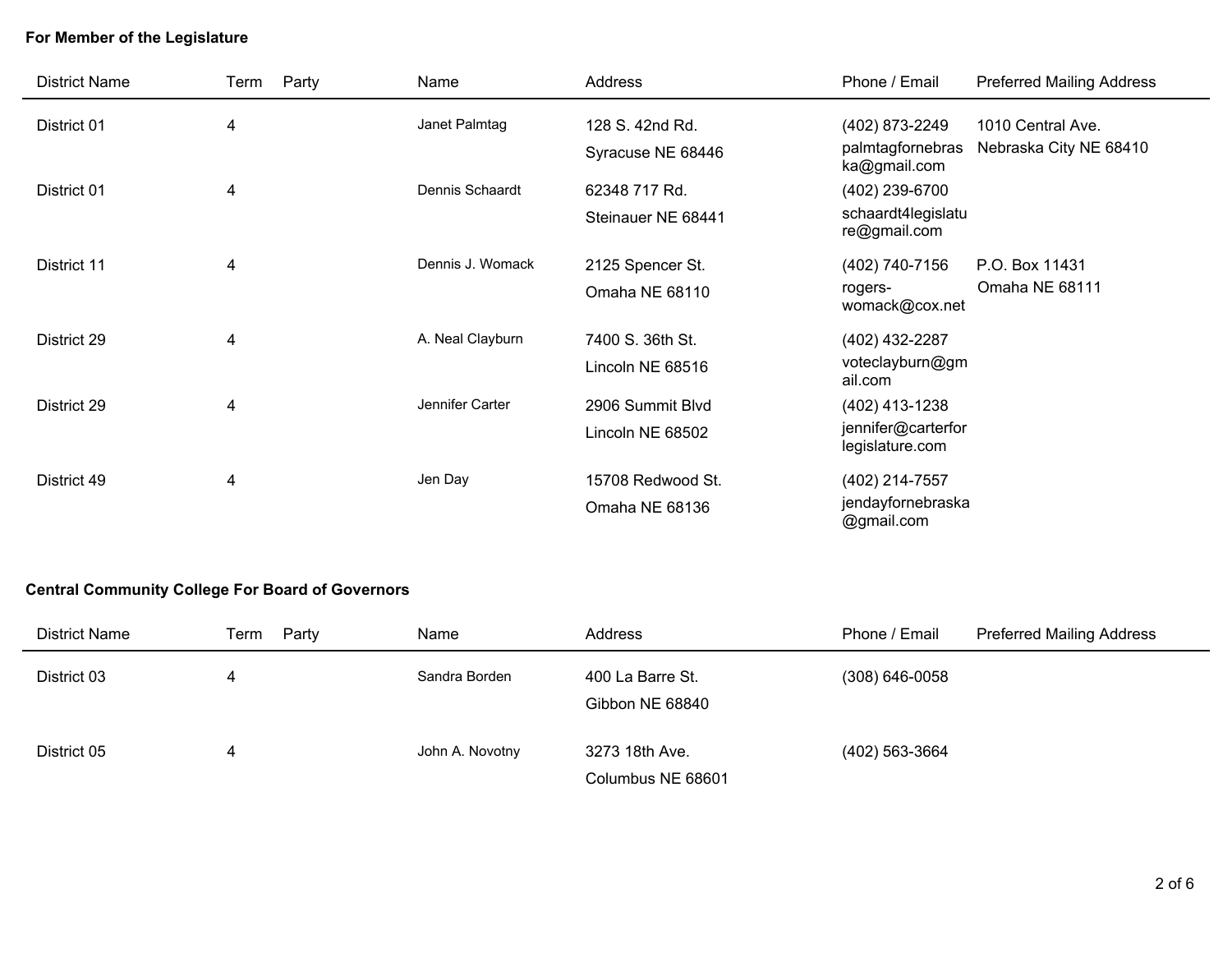### **Metropolitan Community College For Board of Governors**

| District Name | Party<br>Term | Name          | Address                           | Phone / Email                                  | <b>Preferred Mailing Address</b> |
|---------------|---------------|---------------|-----------------------------------|------------------------------------------------|----------------------------------|
| District 03   |               | Dave Pantos   | 16411 Marcy St.<br>Omaha NE 68118 | (402) 672-3091<br>davepantos@pant<br>osesq.com |                                  |
| District 04   |               | Mark V. Holst | 7272 Grover St.                   | (402) 830-0059                                 |                                  |
|               |               |               | Omaha NE 68124                    |                                                |                                  |

#### **Lower Niobrara Natural Resources District For Board of Directors**

| <b>District Name</b> | Party<br>Term | Name            | Address           | Phone / Email  | <b>Preferred Mailing Address</b> |
|----------------------|---------------|-----------------|-------------------|----------------|----------------------------------|
| Subdistrict 04       |               | Randy Klawitter | 51649 883 Rd.     | (402) 394-5795 |                                  |
|                      |               |                 | Verdigre NE 68783 |                |                                  |

### **Lower Platte South Natural Resources District For Board of Directors**

| District Name  | Party<br>Term | Name               | Address                                        | Phone / Email  | <b>Preferred Mailing Address</b> |
|----------------|---------------|--------------------|------------------------------------------------|----------------|----------------------------------|
| Subdistrict 03 | 4             | Mike DeKalb        | 6015 Huntington Ave.<br>Lincoln NE 68507       | (402) 466-6357 |                                  |
| Subdistrict 10 | 4             | Eric Lee Wimer     | 2611 Everett St.<br>Apt. 3<br>Lincoln NE 68502 | (402) 802-5789 |                                  |
| Subdistrict 10 | 4             | Ray A. Stevens Jr. | 3411 Hanson Ct.<br>Lincoln NE 68502            | (402) 423-6471 |                                  |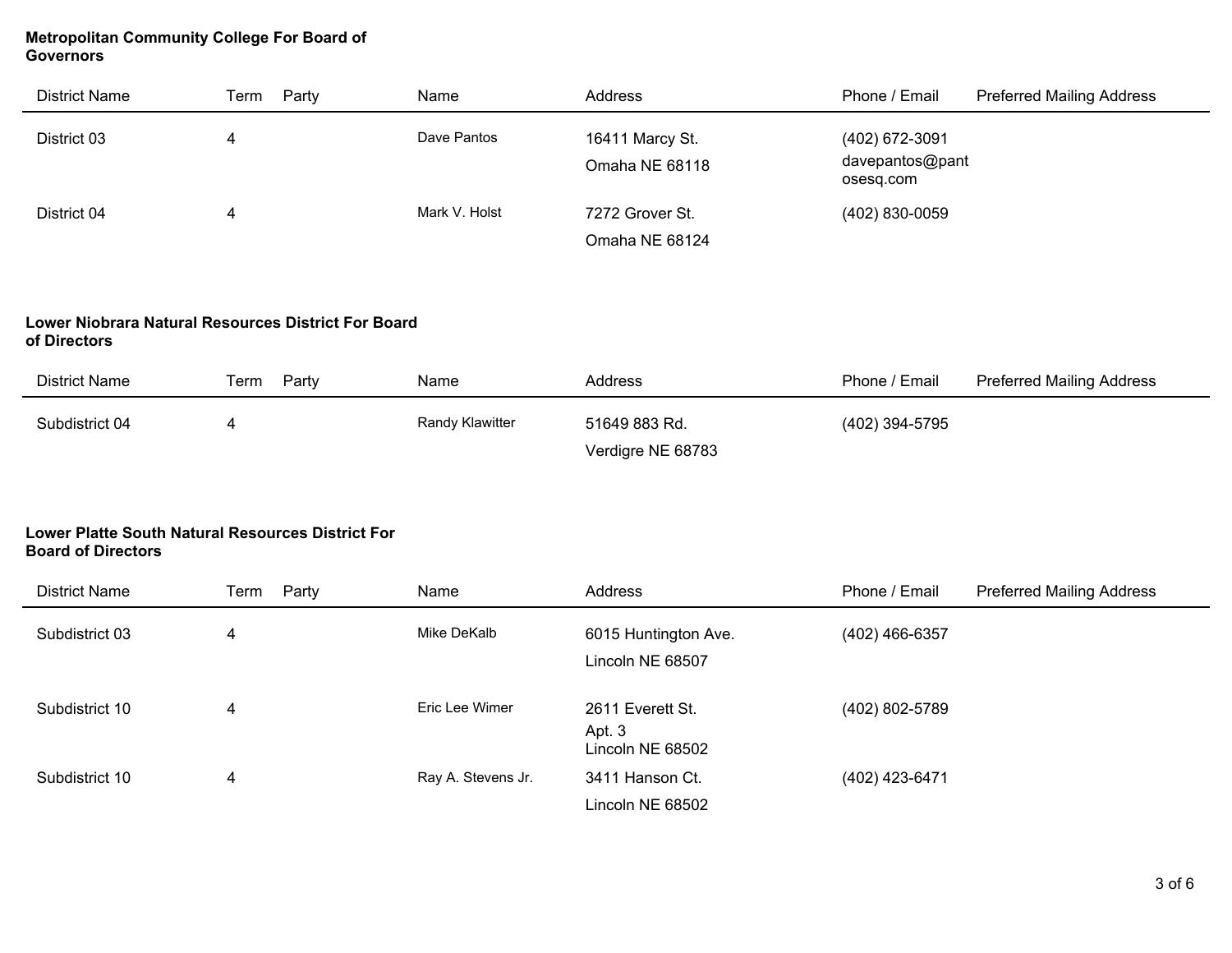#### **Nemaha Natural Resources District For Board of Directors**

| District Name  | Party<br>Геrm | Name                | Address          | Phone / Email  | <b>Preferred Mailing Address</b> |
|----------------|---------------|---------------------|------------------|----------------|----------------------------------|
| Subdistrict 02 |               | Michael L. McDonald | 836 C Rd.        | (402) 314-1571 |                                  |
|                |               |                     | Palmyra NE 68418 |                |                                  |

#### **Papio Missouri River Natural Resources District For Board of Directors**

| <b>District Name</b> | Party<br>Term | Name              | Address                                      | Phone / Email  | <b>Preferred Mailing Address</b> |
|----------------------|---------------|-------------------|----------------------------------------------|----------------|----------------------------------|
| Subdistrict 01       | 4             | Ted Japp          | 13514 Co. Rd. P30<br><b>Blair NE 68008</b>   | (402) 427-7113 |                                  |
| Subdistrict 03       | 4             | Larry Bradley     | 6068 Country Club Oaks Pl.<br>Omaha NE 68152 | (402) 558-2682 |                                  |
| Subdistrict 05       | 4             | <b>Rich Tesar</b> | 28700 Platte River Plz.<br>Waterloo NE 68069 | (402) 359-2705 |                                  |
| Subdistrict 07       | 4             | Danny Begley      | 4839 Pacific St.<br>Omaha NE 68106           | (402) 871-4728 |                                  |

#### **South Platte Natural Resources District For Board of Directors**

| <b>Directors</b> |               |             |                   |                |                                  |  |  |  |
|------------------|---------------|-------------|-------------------|----------------|----------------------------------|--|--|--|
| District Name    | Party<br>Term | Name        | Address           | Phone / Email  | <b>Preferred Mailing Address</b> |  |  |  |
| Subdistrict 07   | 4             | Jared Derry | 18574 Rd. 16      | (308) 874-4477 |                                  |  |  |  |
|                  |               |             | Chappell NE 69129 |                |                                  |  |  |  |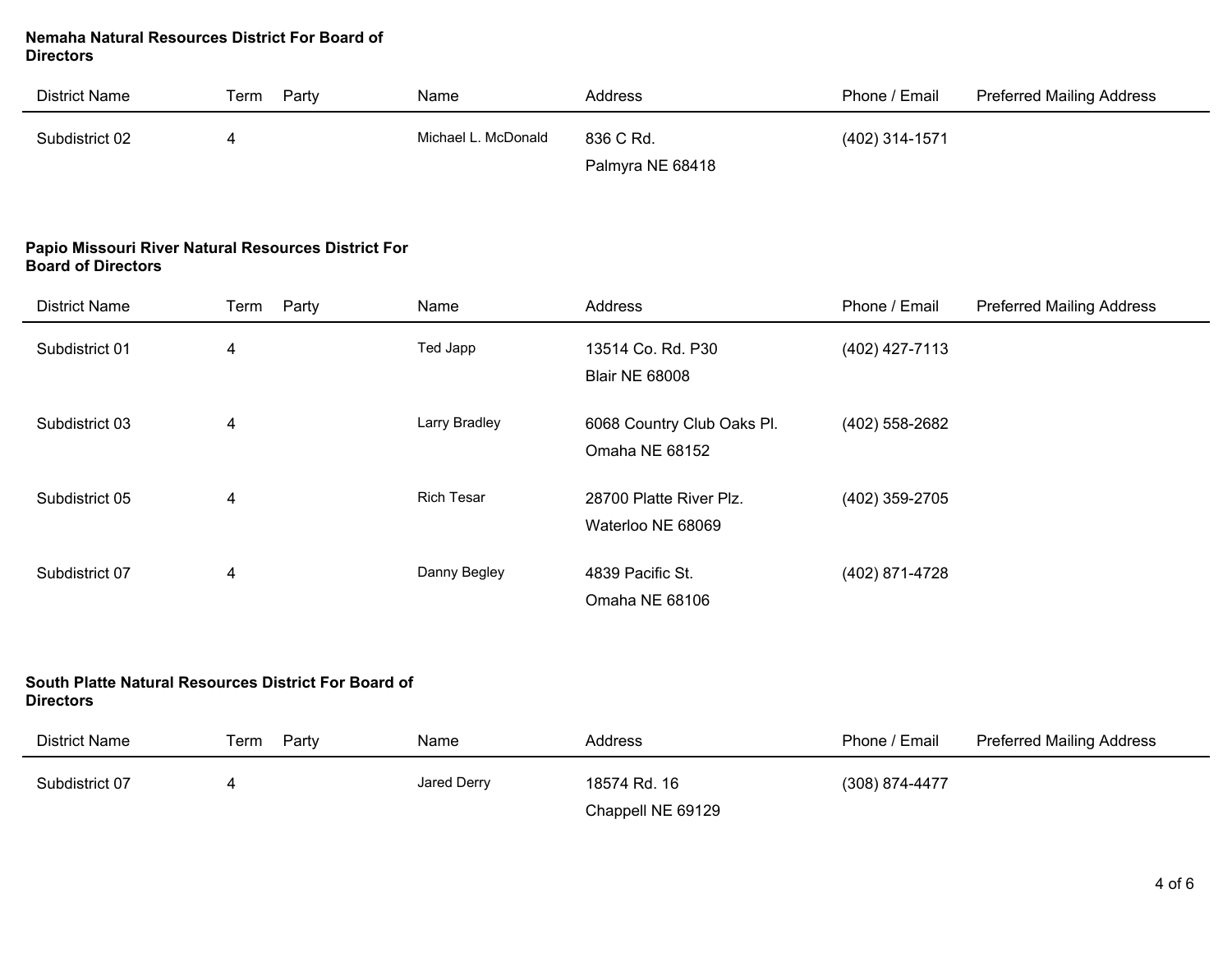#### **Upper Niobrara White Natural Resources District For Board of Directors**

| District Name  | Party<br>⊺erm | Name       | Address           | Phone / Email  | <b>Preferred Mailing Address</b> |
|----------------|---------------|------------|-------------------|----------------|----------------------------------|
| Subdistrict 04 |               | John Burke | 7308 Thomas Rd.   | (308) 760-5151 |                                  |
|                |               |            | Alliance NE 69301 |                |                                  |

#### **Dawson Public Power District**

| District Name              | Party<br>Term | Name                    | Address                                   | Phone / Email    | <b>Preferred Mailing Address</b> |
|----------------------------|---------------|-------------------------|-------------------------------------------|------------------|----------------------------------|
| <b>Buffalo Subdivision</b> |               | <b>Craig Wietjes</b>    | 16760 Riverdale Rd.<br>Riverdale NE 68870 | $(308)$ 233-4045 |                                  |
| Dawson Subdivision         |               | <b>Robert Kennicutt</b> | 405 Maple St.<br>Eddyville NE 68834       | $(308)$ 858-4535 |                                  |

## **Loup River Public Power District**

| District Name  | Term<br>Party | Name          | Address           | Phone / Email  | <b>Preferred Mailing Address</b> |
|----------------|---------------|---------------|-------------------|----------------|----------------------------------|
| Subdivision 10 |               | Richard Aerni | 3503 35th St.     | (402) 564-5001 |                                  |
|                |               |               | Columbus NE 68601 |                |                                  |

### **Nebraska Public Power District**

| District Name  | Party<br>Term | Name        | Address                            | Phone / Email                               | <b>Preferred Mailing Address</b> |
|----------------|---------------|-------------|------------------------------------|---------------------------------------------|----------------------------------|
| Subdivision 02 |               | Barry DeKay | 51228 896 Rd.<br>Niobrara NE 68760 | (402) 394-5988<br>bdekay@threerive<br>r.net |                                  |